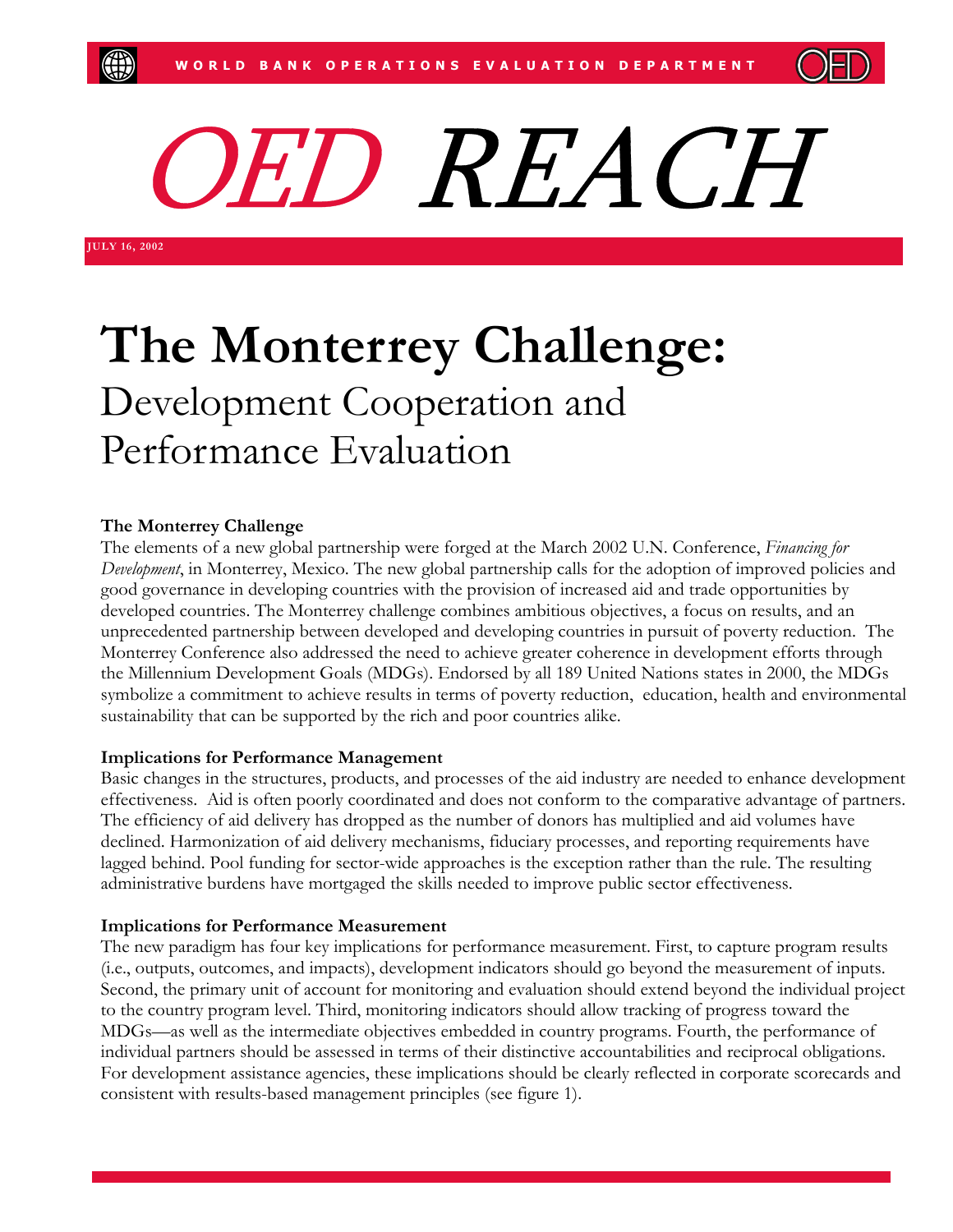

#### **Figure 1. Corporate Scorecard Model**



In order to meet this demanding agenda, the practice of evaluation must overcome substantial challenges. There are problems at the *project* level created by lack of domestic evaluation capacity, organizational incentives, and the low priority given to results. At the *country* level, public expenditure program evaluation through logical frameworks, tracking surveys, and participatory methods has been neglected, and results chains are rarely used to make transparent linkages between projects, programs, and development outcomes, including the MDGs. Evaluation capacity development—the strengthening of country monitoring and evaluation (M&E) systems has lagged and relevant data are often not collected, interpreted, or used for decisionmaking. At the *global* level, M&E is largely absent.

## **Evaluation Governance**

The conceptual foundations for objective-based performance evaluation exist. But the credibility of evaluation hinges in large part on its governance, i.e., on the set-up of *independent evaluation units* that report to country legislatures or to governing bodies—or other independent verification mechanisms. This prerequisite of credibility is missing in the evaluation systems used by most governments, companies, and development agencies. Evaluation processes should combine independent and self-evaluation mechanisms. They should be both participatory and an integral part of business processes, public administration, and aid procedures to combine accountability with learning and adaptability. This means that self-evaluation should be built into all major corporate processes and transactions at the project, country, and global levels and that independent evaluation should attest to their rigor and quality.

The fragmentation of evaluation products and the diversity of evaluation methods among donors contribute to "evaluation bombardment". For aid evaluation as for aid delivery, the solution lies in harmonization, coordination, and the forging of partnerships. More resources need to be devoted to nurturing of convergence in evaluation methods through networks of evaluators, development of evaluation capacities, professional associations (such as the soon to be established International Development Evaluation Association), joint or parallel evaluations, and country-based evaluations connected to enhanced processes of public expenditure management.